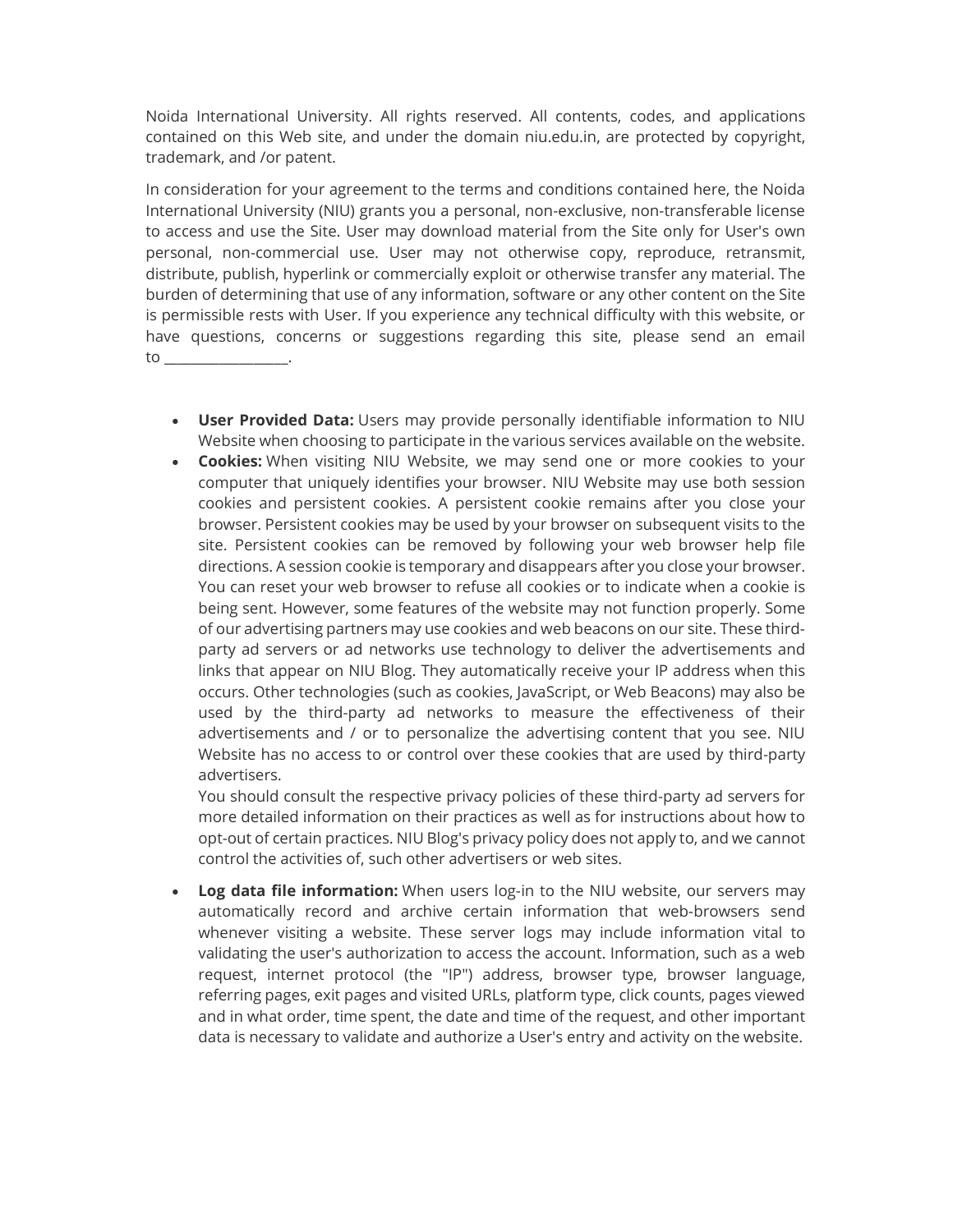## USE OF INFORMATION

Personally identifiable information submitted by a user on NIU website is used to operate, maintain, and provide features, general and unique, of the website for the user's use and pleasure.

All personal information, data, or content that you, the user, voluntarily disclose to the website public areas become available to other users and can be collected and used by others. Any content that you submit (the "User Submission") may be redistributed throughout the Internet and other media channels, and/or may be viewed by the general public through other means not controlled by NIU website.

NIU website does use your personally identifiable and certain non-personally identifiable information, such as but not limited to, anonymous user usage data, browser type, cookies, IP addresses, click stream data, and the like, to improve the quality and use designs of the Website through analysis of this data and trends.

We use cookies, clear gifs, and log file information to: (a) remember information so that you will not have to re-enter it during your visit or the next time you visit the NIU site; (b) provide custom, personalized content and information; (c) monitor the effectiveness of our marketing campaigns; (d) monitor aggregate metrics such as total number of visitors, pages viewed, etc.

The site may include links to other websites and provides access to products and services offered by third parties, whose privacy policies we do not control. When you access another website or purchase third party products or services through the site, use of any information you provide is governed by the privacy policy of the operator of the site you are visiting or the provider of such products or services.

## EXTERNAL LINKS, CONTENT AND THIRD PARTY ADVERTISING

NIU Website is not responsible for the content of external sites, nor are external sites to which links are provided herein necessarily endorsed by NIU Website. Recommended Links and links to merchant affiliates are provided as additional resources for our visitors, and at the time of review seemed to be suitable. We cannot assure that all the links found on NIU Website are safe to use.

We may use third-party advertising companies to serve ads when you visit our website. These companies may use information about your visits to this and other websites in order to provide advertisements about goods and services of interest to you.

One of our third-party advertiser include Google. Google uses DART technology, use of the DART cookie enables it to serve ads to you based on your visit to this site and other sites on the Internet. You may opt out of the use of the DART cookie by visiting the Google ad and content network privacy policy.

## CHANGES TO THIS PRIVACY POLICY